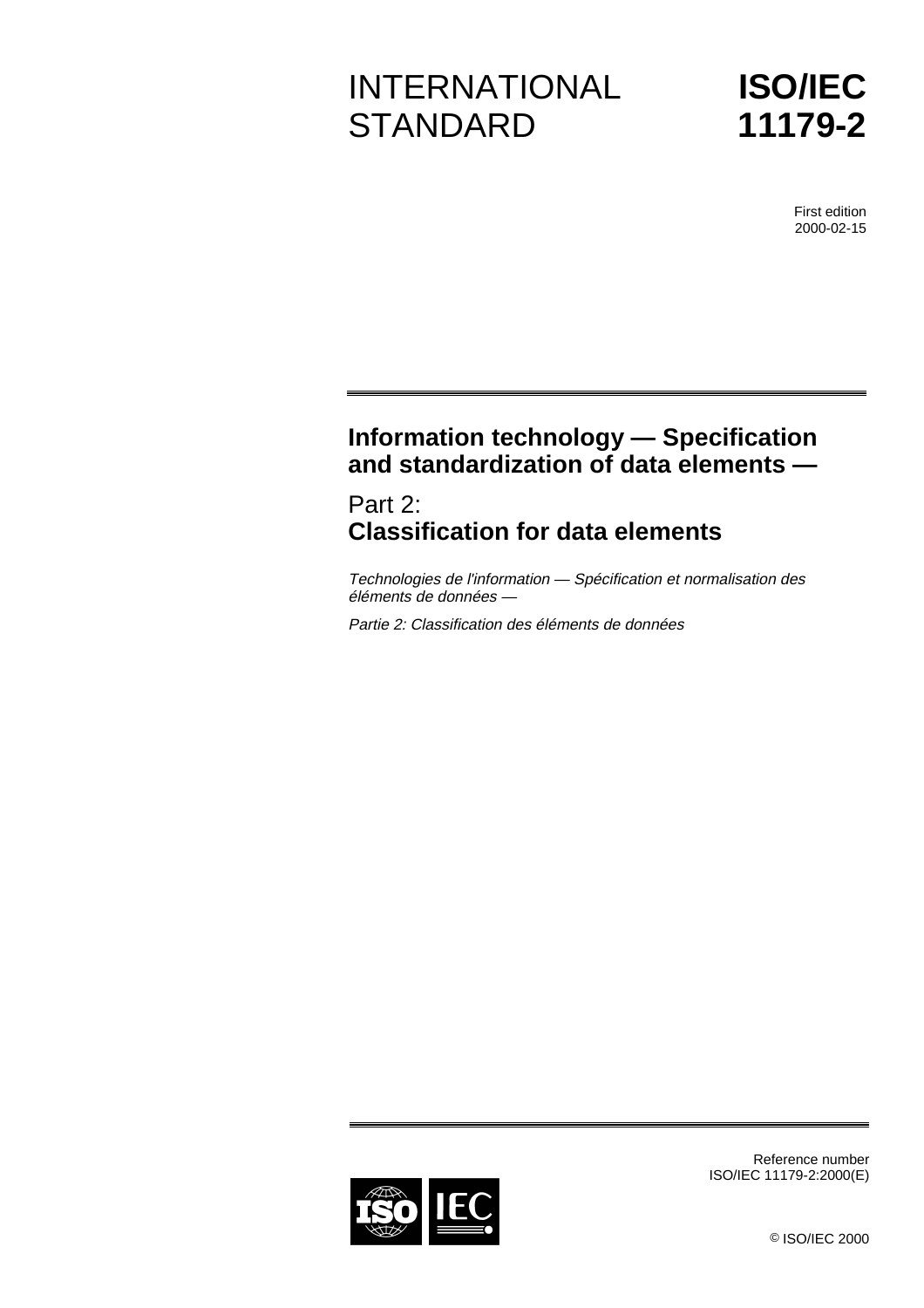#### **PDF disclaimer**

This PDF file may contain embedded typefaces. In accordance with Adobe's licensing policy, this file may be printed or viewed but shall not be edited unless the typefaces which are embedded are licensed to and installed on the computer performing the editing. In downloading this file, parties accept therein the responsibility of not infringing Adobe's licensing policy. The ISO Central Secretariat accepts no liability in this area.

Adobe is a trademark of Adobe Systems Incorporated.

Details of the software products used to create this PDF file can be found in the General Info relative to the file; the PDF-creation parameters were optimized for printing. Every care has been taken to ensure that the file is suitable for use by ISO member bodies. In the unlikely event that a problem relating to it is found, please inform the Central Secretariat at the address given below.

All rights reserved. Unless otherwise specified, no part of this publication may be reproduced or utilized in any form or by any means, electronic or mechanical, including photocopying and microfilm, without permission in writing from either ISO at the address below or ISO's member body in the country of the requester.

ISO copyright office Case postale 56 · CH-1211 Geneva 20 Tel. + 41 22 749 01 11 Fax + 41 22 734 10 79 E-mail copyright@iso.ch Web www.iso.ch

Printed in Switzerland

<sup>©</sup> ISO/IEC 2000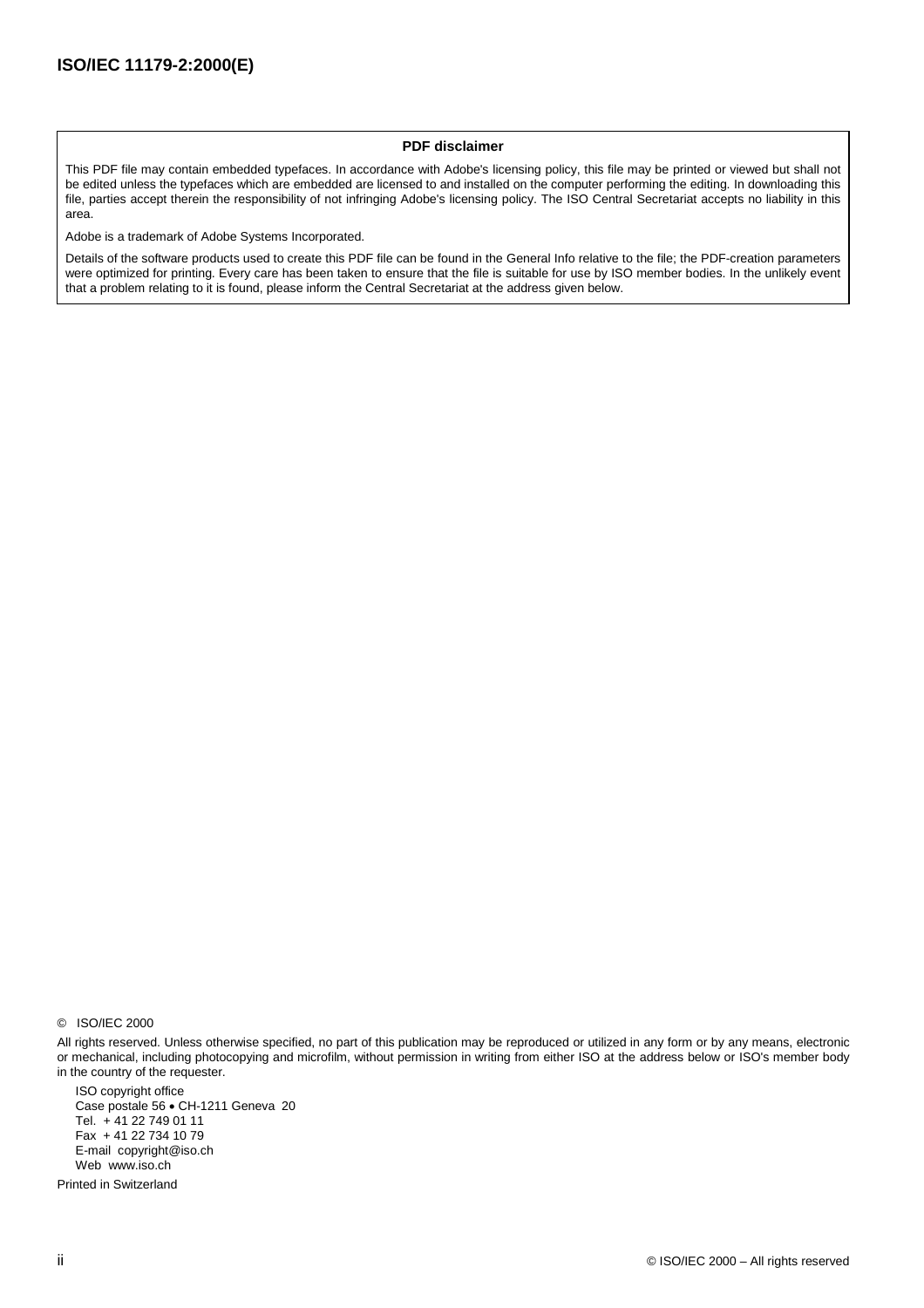### **Foreword**

ISO (the International Organization for Standardization) and IEC (the International Electrotechnical Commission) form the specialized system for worldwide standardization. National bodies that are members of ISO or IEC participate in the development of International Standards through technical committees established by the respective organization to deal with particular fields of technical activity. ISO and IEC technical committees collaborate in fields of mutual interest. Other international organizations, governmental and non-governmental, in liaison with ISO and IEC, also take part in the work.

International Standards are drafted in accordance with the rules given in the ISO/IEC Directives, Part 3.

In the field of information technology, ISO and IEC have established a joint technical committee, ISO/IEC JTC 1. Draft International Standards adopted by the joint technical committee are circulated to national bodies for voting. Publication as an International Standard requires approval by at least 75 % of the national bodies casting a vote.

Attention is drawn to the possibility that some of the elements of this part of ISO/IEC 11179 may be the subject of patent rights. ISO and IEC shall not be held responsible for identifying any or all such patent rights.

International Standard ISO/IEC 11179-2 was prepared by Joint Technical Committee ISO/IEC JTC 1, Information Technology, Subcommittee SC 32, Data management and interchange.

ISO/IEC 11179 consists of the following parts, under the general title Information technology – Specification and standardization of data elements:

- Part 1: Framework for the specification and standardization of data elements
- Part 2: Classification for data elements
- Part 3: Basic attributes of data elements
- Part 4: Rules and guidelines for the formulation of data definitions
- Part 5: Naming and identification principles for data elements
- Part 6: Registration of data elements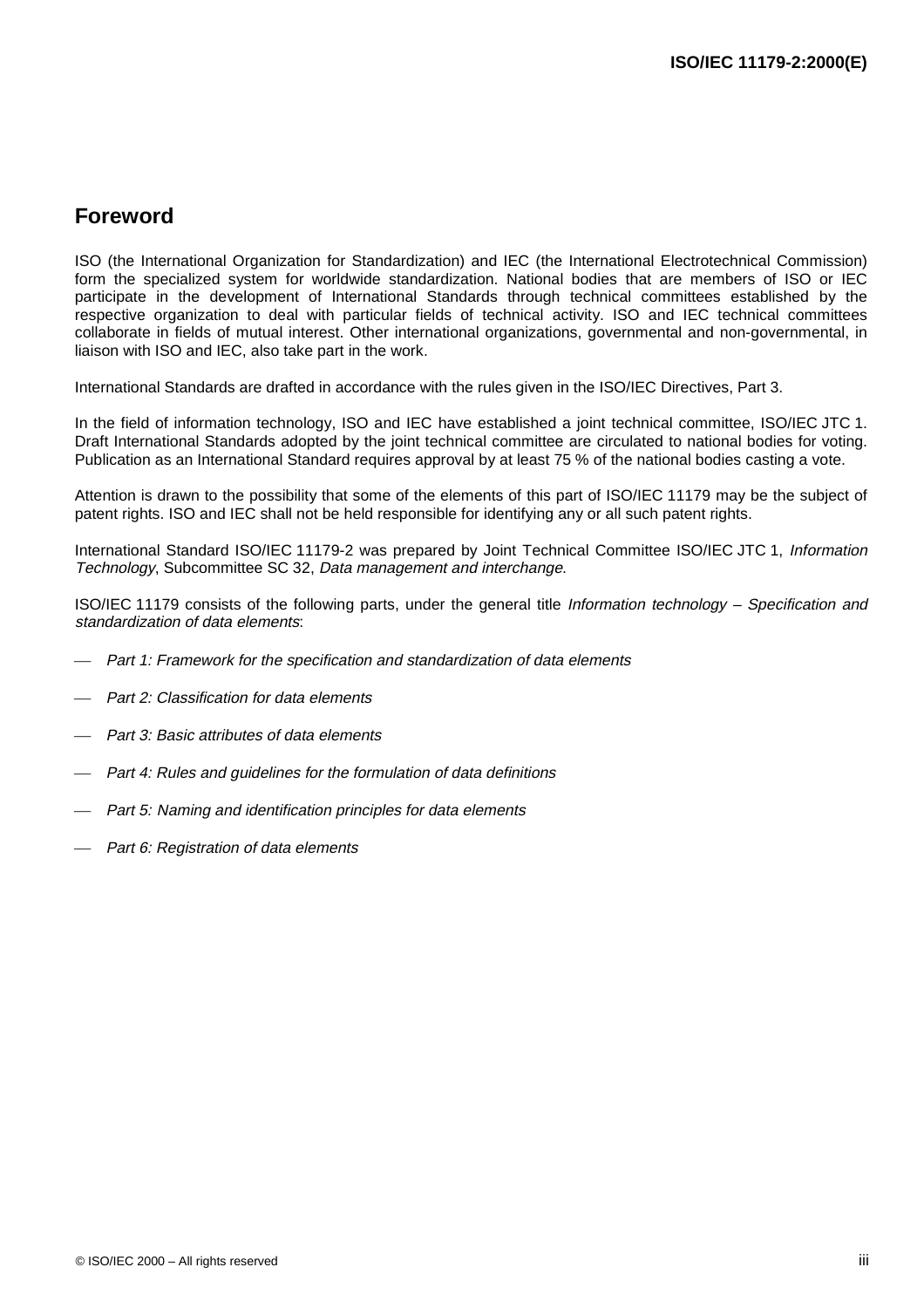### **Introduction**

This part of ISO/IEC 11179 provides the basis for documenting, through a specific set of attributes, the classification aspects of data elements. There are many efforts underway to devise classification schemes and to use the schemes to build and populate classification structures. For the purpose of this part of ISO/IEC 11179, the following are all considered types of classification schemes of varying discriminatory power: key words, thesauri, taxonomies, and ontologies. These classification schemes have potentially great utility when associated with various aspects of data elements.

There are several purposes for applying classification to data elements. Classification assists users to find a single data element from among many data elements, facilitates data administration analysis of data elements and, through inheritance, conveys semantic content that is often only incompletely specified by other attributes, such as names and definitions.

The classification schemes accommodated in this Part have utility for

- deriving and formulating abstract and application data elements
- ensuring appropriate attribute and attribute-value inheritance
- deriving names from a controlled vocabulary
- disambiguating
- recognizing superordinate, coordinate, and subordinate data element concepts
- recognizing relationships among data element concepts and data elements
- assisting in the development of modularly designed names and definitions.

Each type of classification scheme mentioned above has particular strengths and weaknesses, and provides the foundation upon which particular capabilities can be built. Keywords, for example, are a quick way to provide users some assistance in locating potentially useful data elements. A thesaurus provides a more structured approach, arranging descriptive terms in a structure of broader, narrower, and related classification categories. A taxonomy provides a classification structure that adds the power of inheritance of meaning from generalized taxa to specialized taxa. Ontologies, with associated epistemologies, can provide rich, rigorously defined structures (e.g., directed acyclic graphs with multiple inheritance) that can convey information needed by software components, such as intelligent agents and mediators, which are useful in the provision of intelligent information services.

The term data element refers to data element type; the shorter term is used for convenience.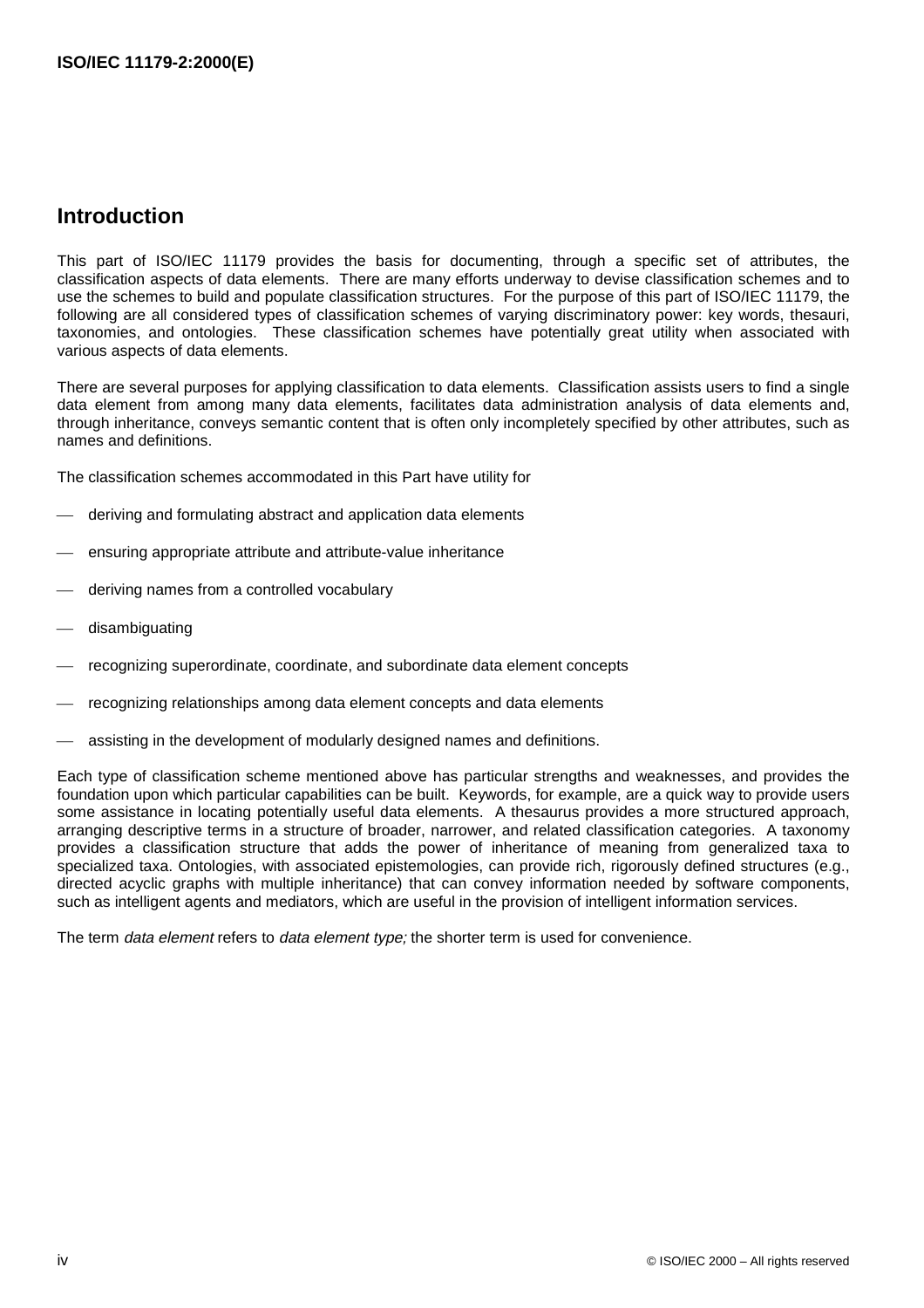## **Information technology – Specification and standardization of data elements —**

# Part 2: **Classification for data elements**

#### **1 Scope**

This part of ISO/IEC 11179 provides procedures and techniques for associating data with classification schemes. Several components of data elements invite classification—components covered by ISO/IEC 11179—include object classes, properties, representations, value domains, and data element concepts, as well as data elements themselves. The procedures and techniques specified in ISO/IEC 11179-2 will enable Registration Authorities to apply classification schemes that better enable one to

- analyze object classes, data element concepts, and data elements
- make comparisons within the following categories: object classes, properties, representations, data element concepts, and data elements
- reduce the variety of data element concepts and data elements
- identify, describe, and define data element concepts and data elements unambiguously
- assist in the analysis of data elements for the purpose of assigning registration status
- address synonym and homonym problems
- retrieve data element concepts and data elements from a data register
- recognize relationships among data element concepts and data elements
- support the unique and unambiguous identification and referencing of object classes, data element concepts, and data elements in a manner that is linguistically neutral and information technology enabled.

The preparation of ISO/IEC 11179 has also been prompted by the need for standardized data design procedures that will ensure the emergence of data elements capable of supporting electronic data interchange.

This part of ISO/IEC 11179 develops a set of principles, methods, and procedures for specifying what is needed (at a minimum) to document the association between the various components of a data element and one or more classification schemes. This includes the names, nonintelligent identifiers, definitions, and other aspects of the classification scheme and its contents. These can be captured through use of a set of attributes. Particular attributes are specified in this part of ISO/IEC 11179, along with a structure for the contents of these attributes. Users may extend the set of attributes as necessary. Additional information may accompany a taxonomy or ontology; for example, to provide a suggested set of qualifiers that could be applied to the object class, property, or representation taxa to more fully qualify the classification of the particular data element. This part of ISO/IEC 11179 builds upon and utilizes the basic attributes specified in ISO/IEC 11179-3 of ISO/IEC 11179.

An example included in 3.4 shows how selected components of data elements can be associated with a classification scheme through the attributes specified herein. Use of one or more classification schemes is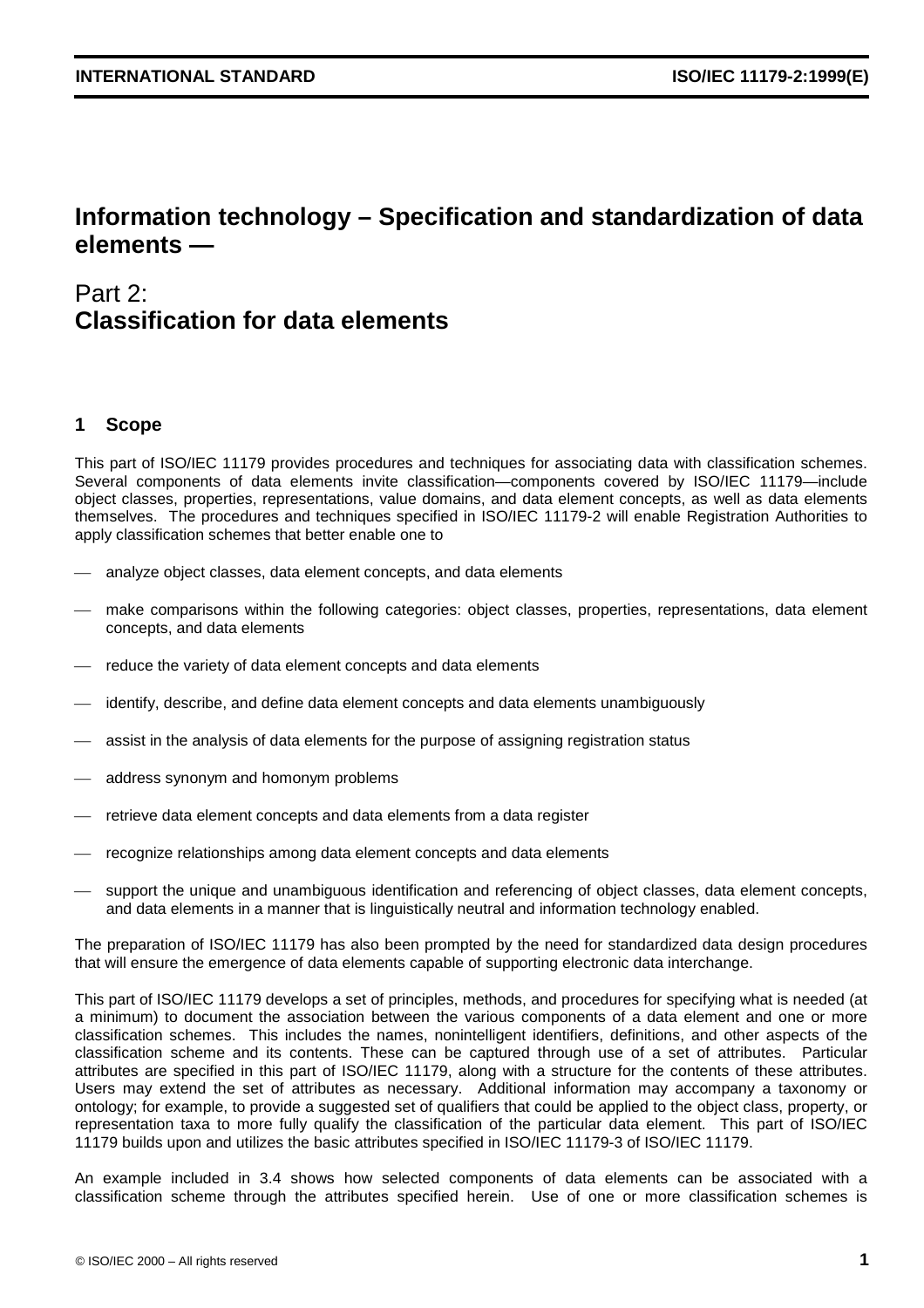intended to provide a sound conceptual basis for the development of metadata having enhanced semantic purity and design integrity.

ISO/IEC 11179-2 does not establish a particular classification scheme as preeminent. Sanction of a particular taxonomic approach and/or a particular epistemology is also beyond the scope of ISO/IEC 11179-2. These are addressed by other standards committees and/or tend to be tailored to a particular domain of discourse. The power of the classification scheme and the utility of the content are appropriate areas for competition. Other standards committees are developing or have developed normative languages for use in classification and/or particular techniques and structures that can be accommodated by ISO/IEC 11179-2. For example, the National Information Standards Organization (NISO) has developed a standard for development of a thesaurus. It is appropriate for each classification structure to be documented as to how it was developed and how it can be extended and maintained. Such attributes could be added, by the principle of extensibility, to the attributes specified in ISO/IEC 11179-2. They are not, however, included here.

Each Registration Authority, as described and specified in ISO/IEC 11179-6, may classify components of a data element according to the classification schemes, structures, and content that it deems appropriate. In documenting the classification aspects of data elements, the Registration Authority shall do so according to the principles, methods, procedures, and attributes specified in this part of ISO/IEC 11179.

### **2 Terms and definitions**

For the purposes of this part of ISO/IEC 11179, the following terms and definitions apply.

#### **2.1**

#### **attribute**

characteristic of an object or entity

#### **2.2**

#### **classification scheme**

arrangement or division of objects into groups based on characteristics that the objects have in common, e.g., origin, composition, structure, application, and function

#### **2.3**

#### **classification scheme item**

component of content in a classification scheme

NOTE This may be a node in a taxonomy or ontology, a term in a thesaurus, etc.

#### **2.4**

#### **classified component**

any component of a data element that may be classified in one or more classification schemes

NOTE The components include the object class, property, representation class, data element concept, value domain, and data element.

#### **2.5**

**data**

representation of facts, concepts, or instructions in a formalized manner suitable for communication, interpretation, or processing by humans or by automatic means (ISO 2382-4)

#### **2.6**

#### **data element**

unit of data for which the definition, identification, representation and permissible values are specified by means of a set of attributes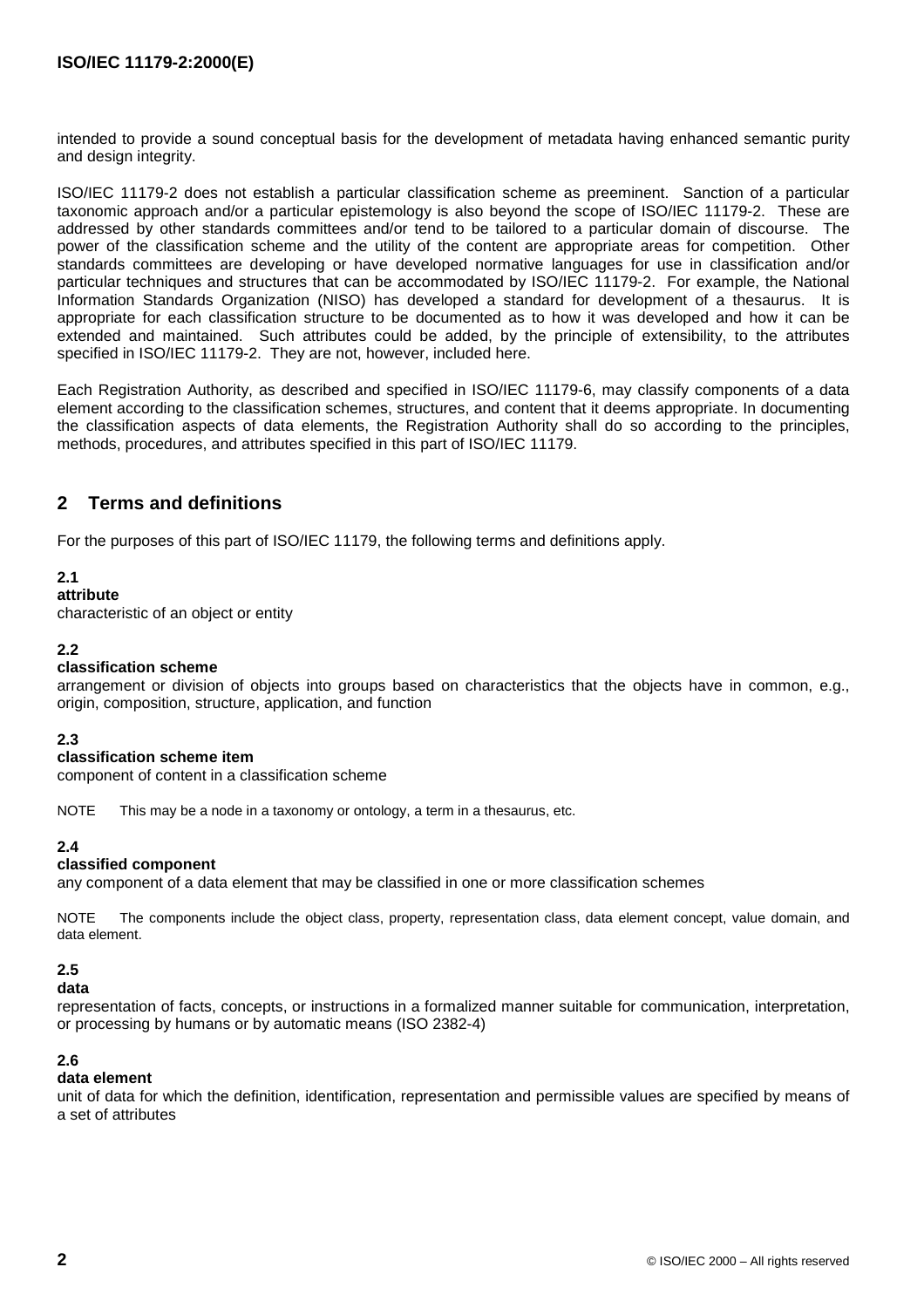#### **2.7**

#### **data element concept**

concept that can be represented in the form of a data element, described independently of any particular representation

#### **2.8**

**name**

primary means of identification of objects and concepts for humans

#### **3 Classification attributes for data elements**

Attributes shall be utilized to associate various classification schemes with selected components of data elements. These components include object classes, properties, representations, and data element concepts, as well as data elements themselves. As described in ISO/IEC 11179-1, data element concepts are comprised of a relationship between one or more object classes and a property. A data element is formed when a form of representation (e.g., a numeric code) is chosen for the data element concept. Each of the components may be associated with classification schemes as described below.

#### **3.1 Keywords**

Keywords are included as basic attributes in ISO/IEC 11179-3. They can be applied to object classes, properties, representations, data elements, and data element concepts. ISO/IEC 11179-3 describes keywords as follows:

| name                  | $\mathbf{L}$ | Keyword                                                                                                          |
|-----------------------|--------------|------------------------------------------------------------------------------------------------------------------|
|                       |              | definition : One or more significant words used for retrieval of data<br>elements.                               |
| obligation : Optional |              |                                                                                                                  |
|                       |              | data type : Character string                                                                                     |
| comment               | $\mathbf{L}$ | This attribute can be used for recording keywords (search keys)<br>associated with the data element in question. |

For the purpose of ISO/IEC 11179-2, "controlled word lists"— wherein each word in a list of words is limited (controlled) to a particular meaning—can be recorded in the same manner as keywords. While keywords are very weak as a classification scheme, they are nonetheless very useful and can be recorded as a "classification scheme type" for use within this standard.

#### **3.2 Thesaurus terms**

Thesaurus terms can be associated with data elements and data element concepts. The structure of the thesaurus is not specified in this International Standard. The attributes specified in 3.4 shall be utilized for capturing thesaurus information related to data elements or data element concepts.

#### **3.3 Taxonomy and ontology taxa**

A taxonomy is an hierarchical organization of concepts, or taxa, based on generalization/specialization and the mathematical notions of sets, subsets, and set membership. An ontology is a network organization of taxa meant to provide a model of some portion of the world, and consists of theories about the sorts of objects, properties of objects, and relations among objects that are possible in that portion of the world. An ontology may include formal axioms that constrain the interpretation and well-formed use of taxa. The taxa in taxonomies and ontologies may be related to the following classified data registration components: object class, property, representation class, and data element concept. The structure of a taxonomy or an ontology is not specified in ISO/IEC 11179-2, however the attributes listed in 3.4 shall be utilized to capture such structural information.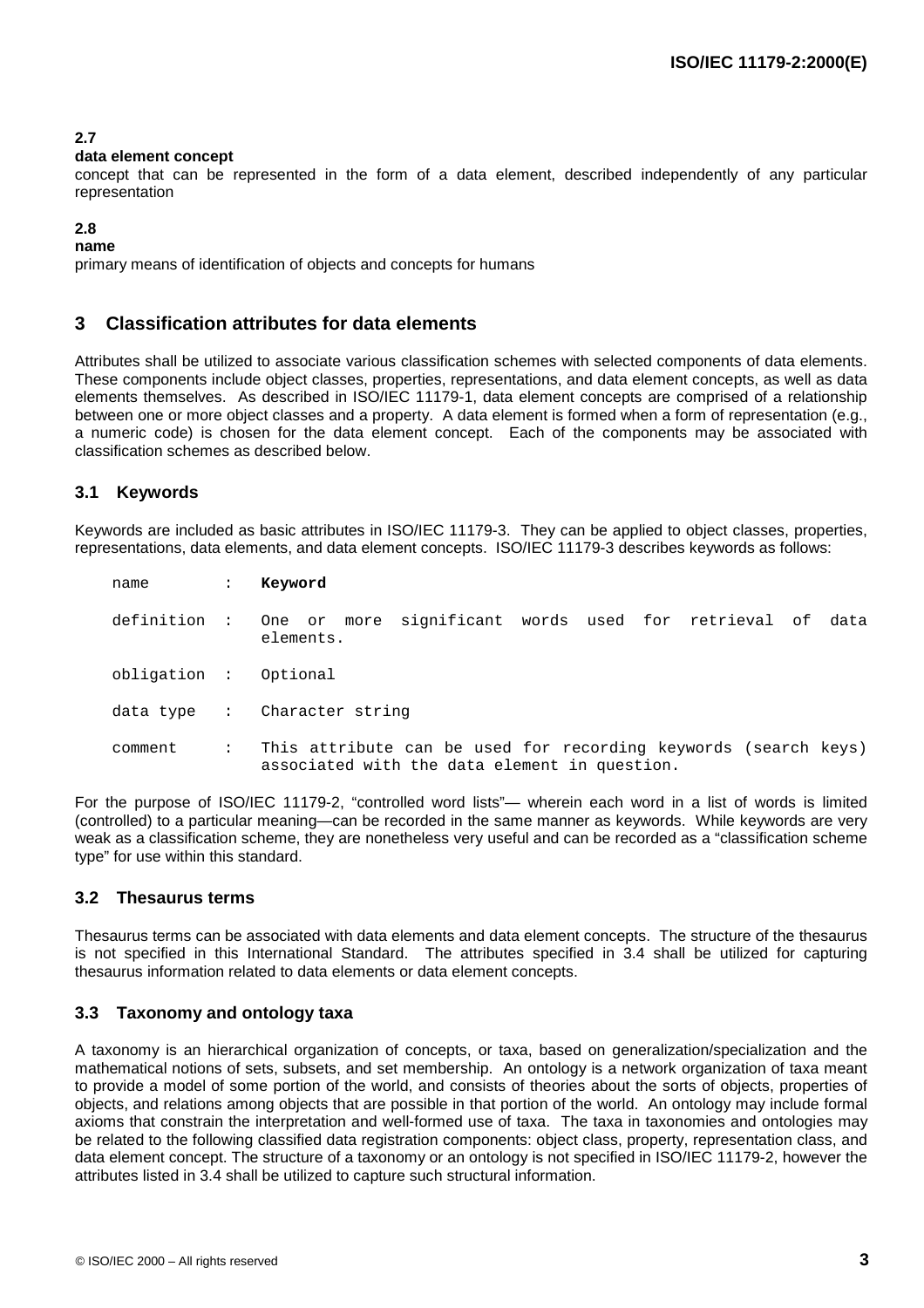#### **3.4 Classification attributes**

The following attributes may be used for recording the classification information about any component of a data element:

Classified component id

Classified component name

Classification scheme type

Classification scheme name

Classification scheme version

Classification scheme item type

Classification scheme item value

For example:

Classified component  $id =$  identifier for object class (e.g., CC0001)

Classified component name = object class (e.g., fruit fly)

Classification scheme type = Taxonomy

Classification scheme name = International Taxonomic Information System (Biological Taxonomy)

Classification scheme version = 2.1

Classification scheme item type = taxon identifier

Classification scheme item value =  $5411$ 

or

Classification scheme item type = taxon term

Classification scheme item value = Drosophila

The relationships among the classification attributes are depicted in Figure 1. Additional attributes may be utilized where necessary.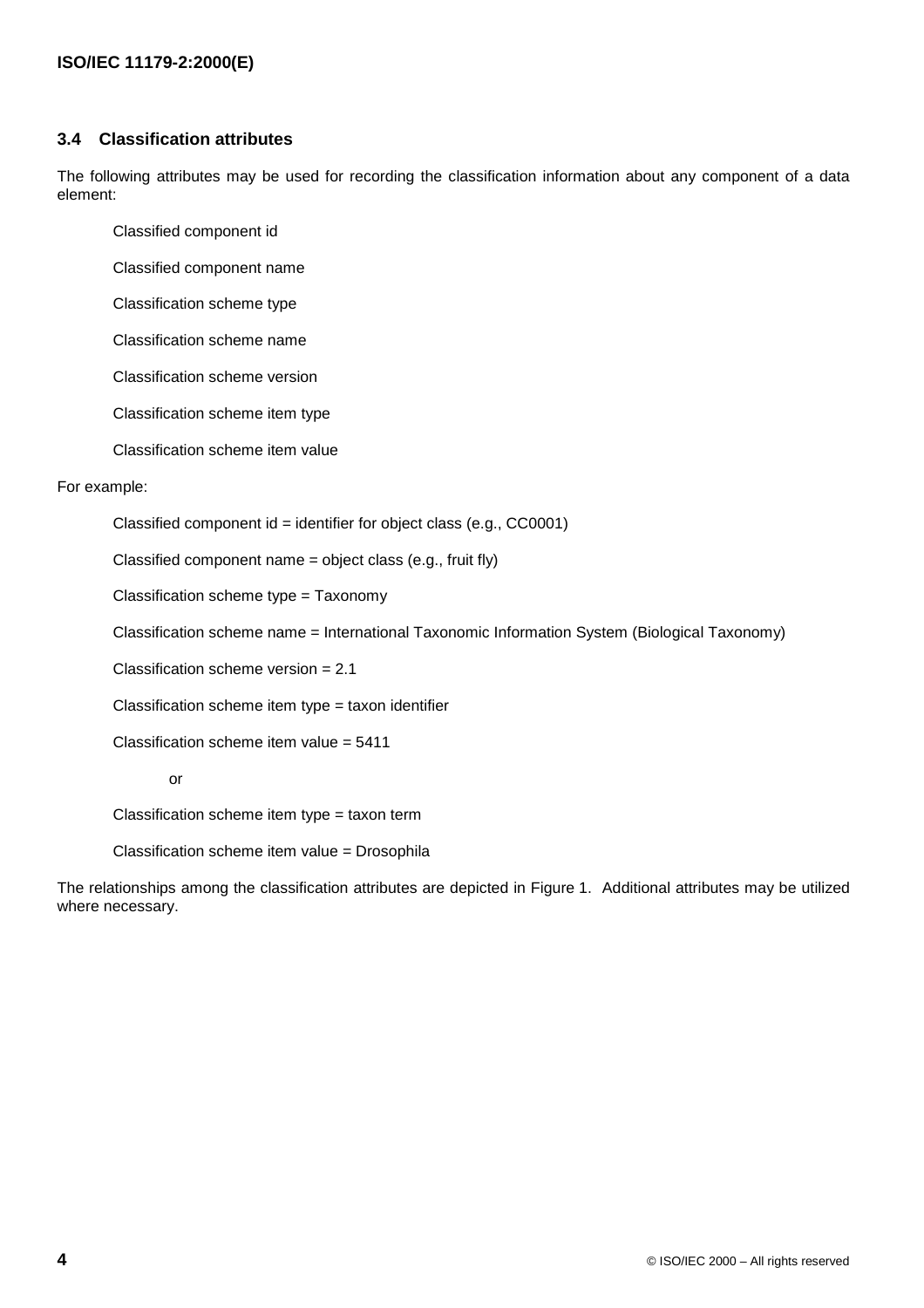

#### **Figure 1 — Classification attributes for administered components, and an example of their usage**

#### **3.5 Classification attribute descriptions**

#### **3.5.1** name : **Classified component id**

- definition : A linguistically neutral, unique, and unambiguous identifier for the identification and referencing of a classified component
- obligation : Conditional
- condition : Required if the classification items are to be recorded
- data type : Character string
- comment : Example: CC0001

#### **3.5.2** name : **Classified component name**

- definition : The name of the data element component that is subject to classification, such as object class, property, representation class, value domain, data element concept, and data element
- obligation : Conditional
- condition : Required if the classification items are to be recorded
- data type : Character string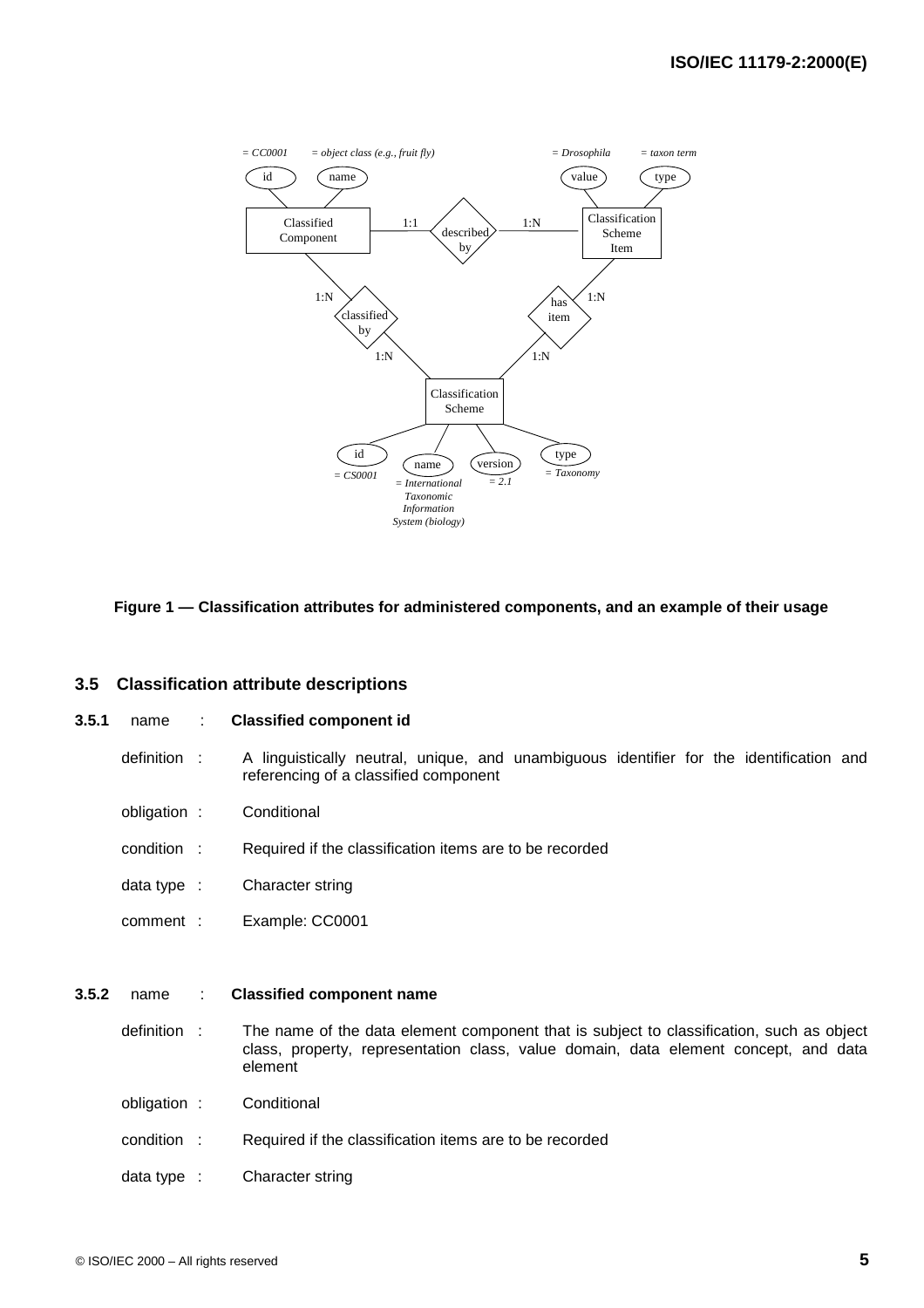#### **ISO/IEC 11179-2:2000(E)**

comment : Example: object class

| 3.5.3 | name                   |        | <b>Classification scheme type</b>                                                                                                |
|-------|------------------------|--------|----------------------------------------------------------------------------------------------------------------------------------|
|       | definition :           |        | The type of classification scheme from which classification items are drawn                                                      |
|       | obligation :           |        | Conditional                                                                                                                      |
|       | condition :            |        | Required if the classification items are to be recorded                                                                          |
|       | data type $\therefore$ |        | Character string                                                                                                                 |
|       | comment :              |        | Example: Taxonomy                                                                                                                |
|       |                        |        |                                                                                                                                  |
| 3.5.4 | name                   |        | <b>Classification scheme id</b>                                                                                                  |
|       | definition             | $\sim$ | A linguistically neutral, unique, and unambiguous identifier for the identification and<br>referencing of a classified component |
|       | obligation :           |        | Conditional                                                                                                                      |
|       | condition :            |        | Required if the classification items are to be recorded                                                                          |
|       | data type :            |        | Character string                                                                                                                 |
|       | comment :              |        | Example: CS0001                                                                                                                  |
|       |                        |        |                                                                                                                                  |
| 3.5.5 | name                   |        | <b>Classification scheme name</b>                                                                                                |
|       | definition :           |        | The name of the particular classification scheme from which the classification items are<br>drawn                                |
|       | obligation :           |        | Conditional                                                                                                                      |
|       | condition :            |        | Required if the classification items are to be recorded                                                                          |
|       | data type $\therefore$ |        | Character string                                                                                                                 |
|       | comment :              |        | Example: Kenworthey's Taxonomy                                                                                                   |
|       |                        |        |                                                                                                                                  |

definition : The version of the particular classification scheme from which the classification items are drawn obligation : Conditional

condition : Required if the classification items are to be recorded

data type : Character string

**3.5.6** name : **Classification scheme version**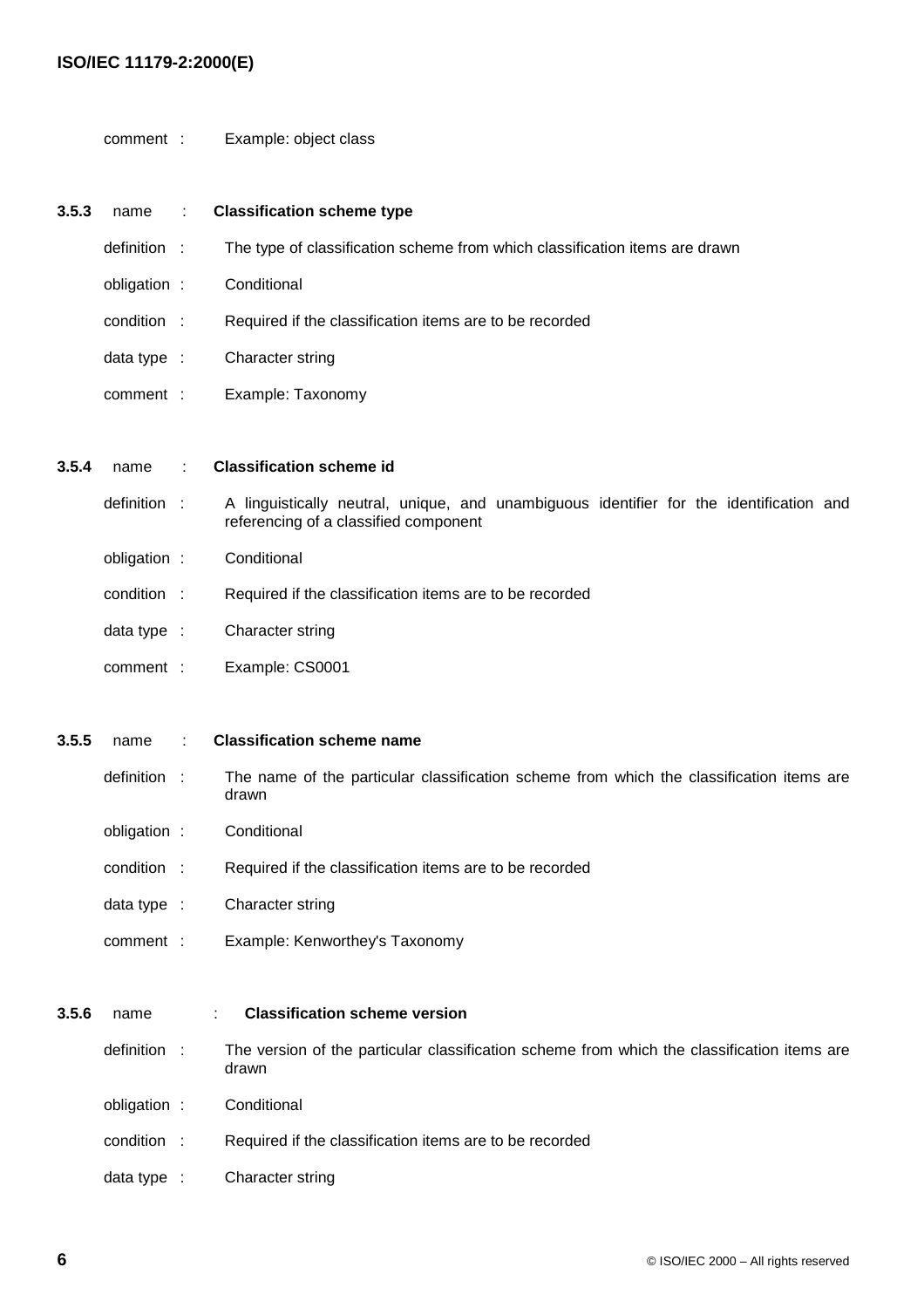comment : Example: "Version 2.1"

#### **3.5.7** name : **Classification scheme item type**

- definition : The type of the "classification scheme item value" in 3.5.8.
- obligation : Conditional
- condition : Required if the classification items are to be recorded.
- data type : Character string
- comment : Examples: "Unintelligent identifier," "Term," or "Definition"

#### **3.5.8** name : **Classification scheme item value**

- definition : An instance of the name, or identifier, or definition, etc. of a classification scheme item
- obligation : Optional
- data type : Character string
- comment : Examples: "5411" is an example of a value of type "unintelligent identifier" for a taxon within a taxonomy. "Drosophila" is an example of a value of type "term" used to identify a node in a taxonomy.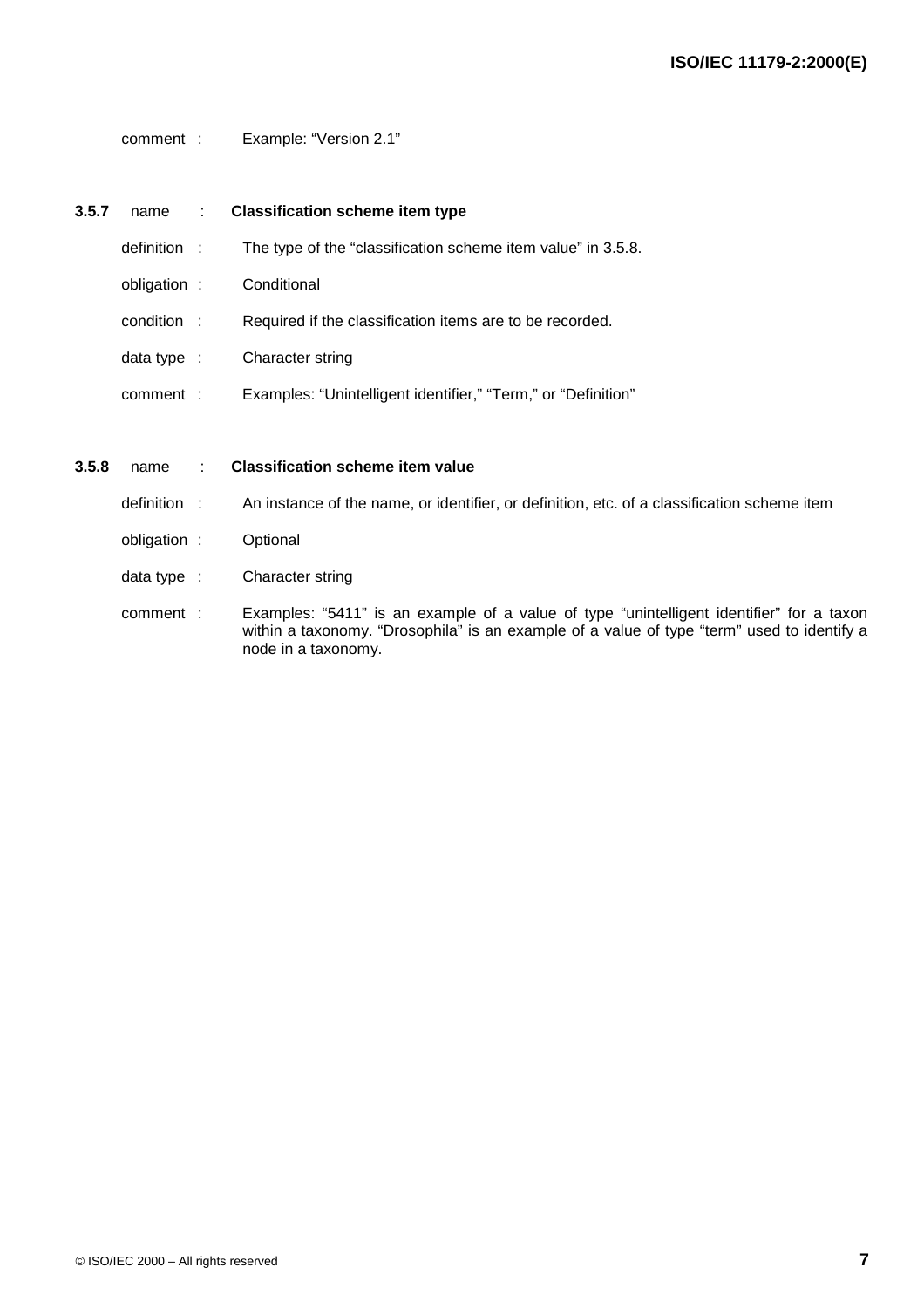### **Bibliography**

- [1] ISO/IEC 2382-4, Information technology Vocabulary Part 4: Organization of data
- [2] ISO/IEC 11179-1, Information technology Specification and standardization of data elements -Part 1: Framework for the specification and standardization of data elements
- [3] ISO/IEC 11179-3, Information technology Specification and standardization of data elements -Part 3: Basic attributes of data elements
- [4] ISO/IEC 11179-6, Information technology Specification and standardization of data elements -Part 6: Registration of data elements